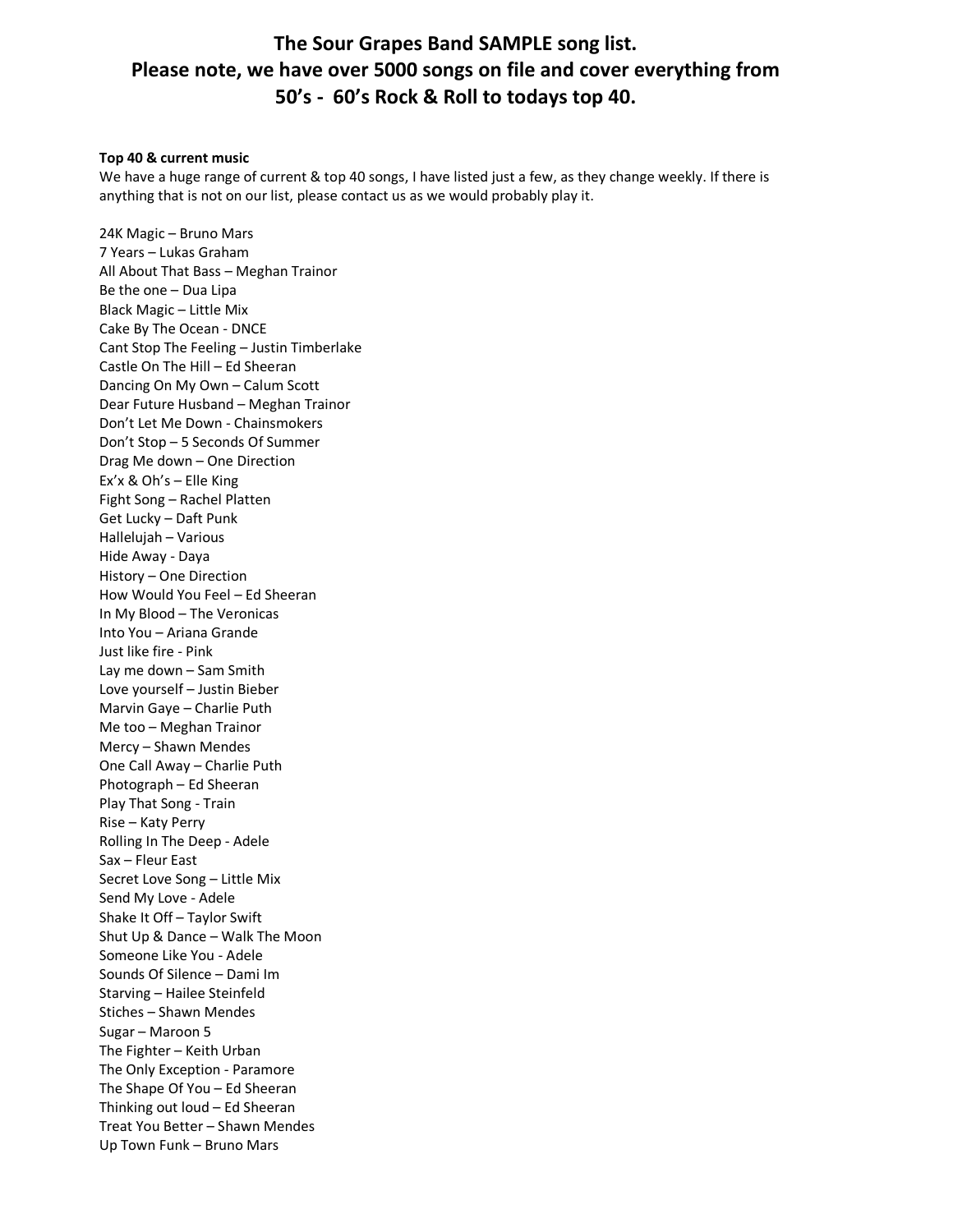## **DANCE**

100% Pure Love – Crystal Waters Abba (Medley Mix) - ABBA Ain't Nobody – Felix Jaehn Aint It Funny – Jennifer Lopez All That She Wants – Ace of Base Baby Baby – Amy Grant Baby Come Back - Player Believe - Cher Bette Davis Eyes – Kim Carnes Blame It On The Boogie – The Jacksons Born To Be Alive – Disco Kings Boys Of Summer Don Henley Break My Stride – Matthew Wilder Brown Eyed Girl – Van Morrison Buses & Trains – Bachelor Girl Can't Fight The Moon Light – LeAnn Rimes Can't Get Enough Of Your Love Baby – Barry White Can't Get You Out Of My Head – Kylie Minogue Can't Take My Eyes Off you – Frankie Valli & The 4 Seasons Celebration – Kool & The Gang Chain Of Fools – Aretha Franklin Cherry Baby – Jersey Boys Closer - Neo Copacabana – Barry Manilow Crush – Jennifer Paige Cup Of Life – Ricky Martin Dance With Me Tonight – Olly Murs Dancing In The Street – David Bowie Dancing Queen - ABBA Disco Inferno – The Trammps Dock Of The Bay – Bill Withers Don't Call Me Baby – Madison Avenue Don't Go Breaking My Heart – Elton John Don't Leave Me This Way – Thelma Houston Don't Stop Moving – S Club 7 Don't Stop Till You Get Enough – Michael Jackson Dreams – Fleetwood Mac Express Yourself – Madonna Ever Lasting Love – Love Affair Feeling Alright – Joe Cocker Finally – CeCe Peniston Footloose – Kenny Loggins Forget You – Cee Lo Green For Once In My Life – Stevie Wonder Funky Town – Pseudo Echo Get On Your Feet – Gloria Estefan Give It Up – KC & The Sunshine Band Give Me Some Loving – Blues Brothers Grease (Megamix) – Grease Grenade – Bruno Mars Groovejet - Spiller Hanky Panky - Madonna Heat ls On – Glenn Frey Hey Baby – DJ Otzi Hey Soul Sister - Train Higher And Higher – Jackie Wilson Horses – Darryl Braithwaite Hot Hot Hot – Arrow Hotel California – the Eagles Hot Stuff – Donna Summer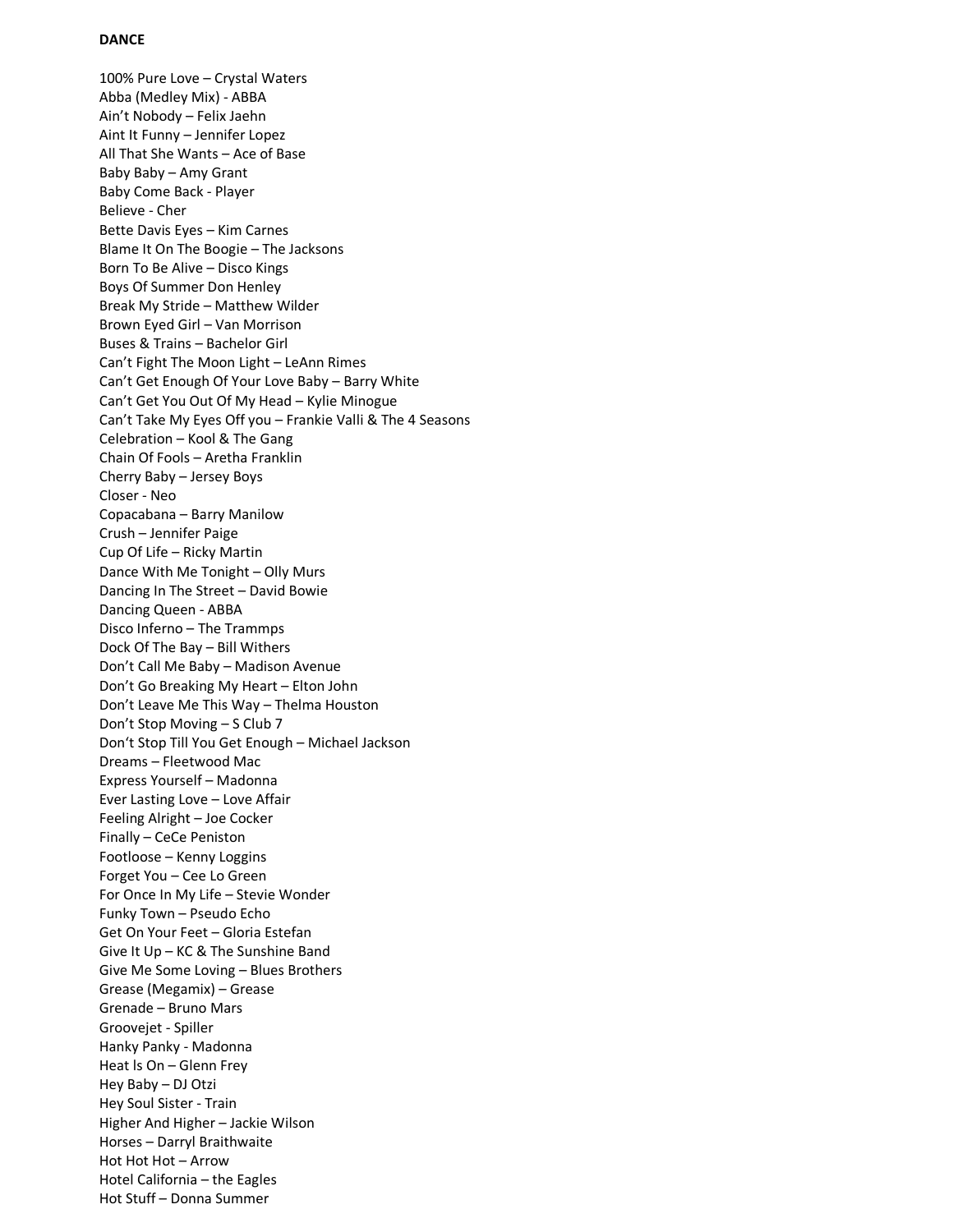I Feel The Earth Move – Carole King I Got a Feeling – Black Eyed Peas It I Can't Have You – Kim Wilde If You Could Read My Mind – Starz on 54 If You're Not In It For Love – Shania Twain I'm A Believer – Smash Mouth I'm So Excited – The Pointer Sisters I'm Outta Love – Anastasia I'm Yours – Jason Mraz Isn't She Lovely – Stevie wonder Is This Love – Bob Marley It's Raining Men – The Weather Girls I've Had The Time Of My Life – Bill Medley & Jennifer Warnes I Love The Nightlife – Alicia Bridges I Saw The Sign – Ace of Base I Will Survive – Gloria Gaynor Is This Love – Bob Marley Jessie's Girl – Rick Springfield Just the Way You Are – Bruno Mars Kiss – Tom Jones Kiss Me – Sixpence None The Richer Knock On Wood – Ammi Stewart La Bamba – Richie Valens Lady (Hear Me Tonight) - Modjo Lady Marmalade – Christina Aguilera Last Friday Night – Katy Perry Leave Your Hat On – Joe Cocker Le Freak - Chic Let's Get Loud – Jennifer Lopez Living La Vida Loca – Ricky Martin Living On A Prayer – Bon Jovi Loaded – Ricky Martin Love Generation – Bob Sinclair Love ls A Wonderful Thing – Michael Bolton Love ls In The Air – John Paul Young Love Realty Hurts Without You – Billy Ocean Love Shack – B-52 Love The One You're With – Luther Vandross Lucky – Jason Mraz Mama Mia - ABBA Mambo No 5 – Lou Bega Mambo ltaliano – Dean Martin Man I feel Like A Woman – Shania Twain Maria (Un Dos Tres) – Ricky Martin Marry You – Bruno Mars Michael Jackson Medley – Michael Jackson Mickey – Tony Basil Moving On Up – M People Moving Up – Dreamworld Moves Like Jagger – Maroon 5 Mustang Sally – Wilson Pickett My Sharona – The Knack Never Can Say Good-bye – Gloria Gaynor New York New York – Frank Sinatra Not That Kind - Anastasia Nutbush – Tina Turner Oh What A Night – Frankie Valli On A night Like This – Kylie Minogue Oops, I Did It Again – Britney Spears Permission To Shine – Bachelor Girl Price Tag – Jessie J Play That Funky Music – Wild Cherry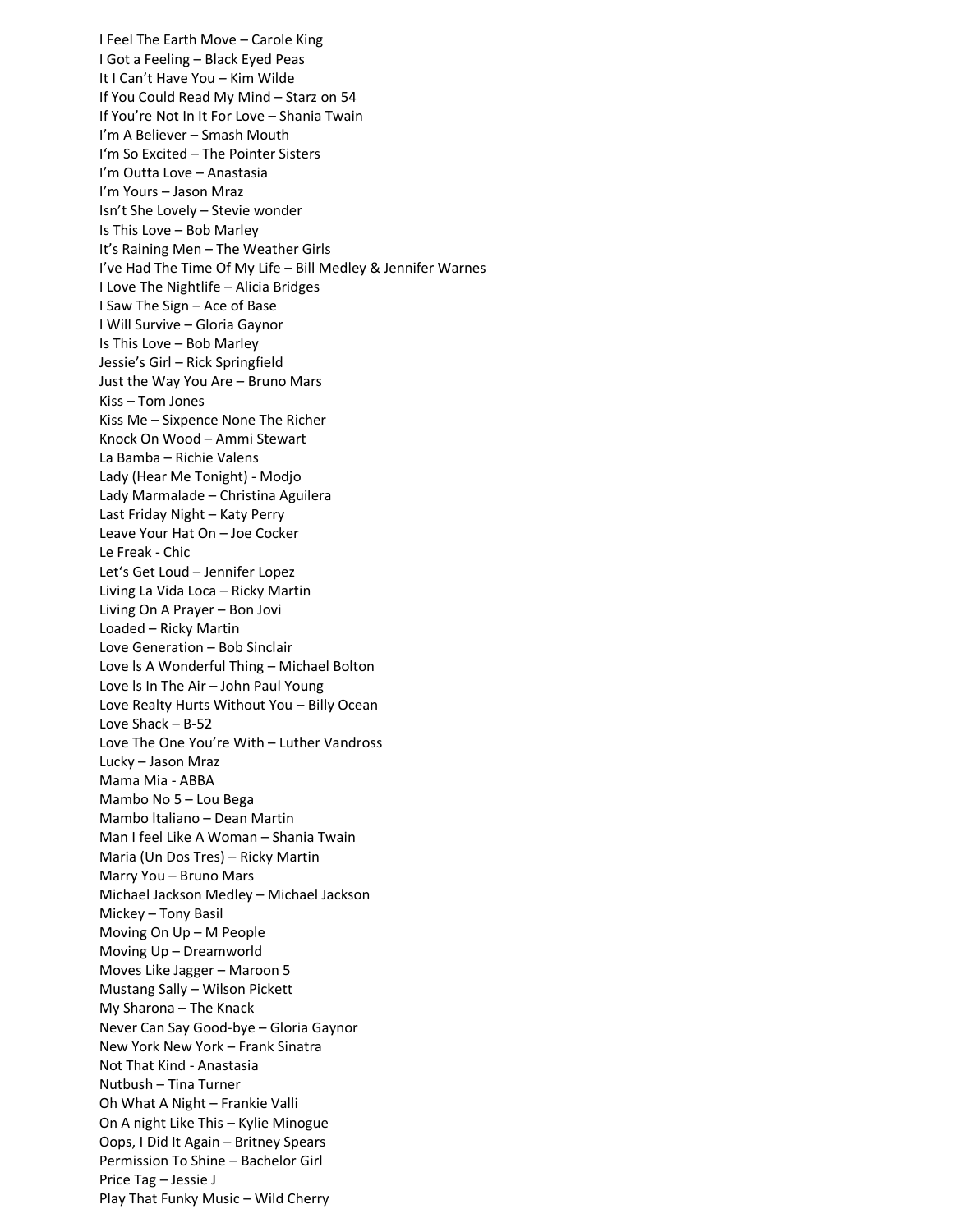Respect – Aretha Franklin Rivers Of Babylon – Boney M Rock DJ – Robbie Williams Rome Wasn't Built In A Day - Morcheeba Say A Little Prayer For Me – Aretha Franklin September – Earth, Wind & Fire Sha La La La - Venga Boys She Bangs – Ricky Martin Shine – Vanessa Amorosi Shoop Shoop Song - Cher Simply The Best – Tina Turner Smooth - Santana So Damn Fine - Joanne Spinning Around – Kylie Minogue Stayin' Alive – Bee Gees Stop – Spice Girls Summer Of 69 – Bryan Adams Superstition – Stevie Wonder Sweet Child Of Mine – Guns N Roses That's The way – KC & The Sunshine Band That Don't Impress Me Much – Shania Twain This Kiss – Faith Hill Time Warp – Rocky Horror Picture Show Torn – Natalie Imbruglia Tum The Beat Around – Gloria Estefan Unchain My Heart – Joe Cocker Viva Las Vegas - Elvis Presley Walking In Memphis – Marc Cohn Walking On Sunshine – Katrina & The Waves Waterloo - ABBA Wake Me Up Before You Go Go - Wham We Are Family – Sister Sledge What Took You So Long – Emma Bunton When You're Gone – Avril Lavigne Where Do You Go – No Mercy Whisper Her Name – Harry Connick Jr Who The Hell Are You – Madison Avenue Y.M.C.A – Village People You Can Leave Your Hat On – Joe Cocker Young Hearts Run Free – Romeo & Juliet You Sexy Thing – Hot Chocolate Zoot Suit Riot – Cherry Poppin' Daddies

## **BALLADS**

After All – Cher & Peter Cetera Ain't No Sunshine – Bill Withers A Little Ray Of Sunshine - Axiom All Night Long – Lionel Richie Amazed - Lonestar Are You Lonesome Tonight – Elvis Presley Beautiful In My Eyes – Joshua Kadison Better Man – Robbie williams Breaking Up ls Hard To Do – Neil Sedaka Butterfly Kisses – Bob Carlisle Candle In The Wind – Elton John Can't Help Falling In Love – Elvis Presley Crazy – Patsy Cline Day Dream Believer – The Monkees Desperado – The Eagles Easy – Faith No More Everything – Michael Buble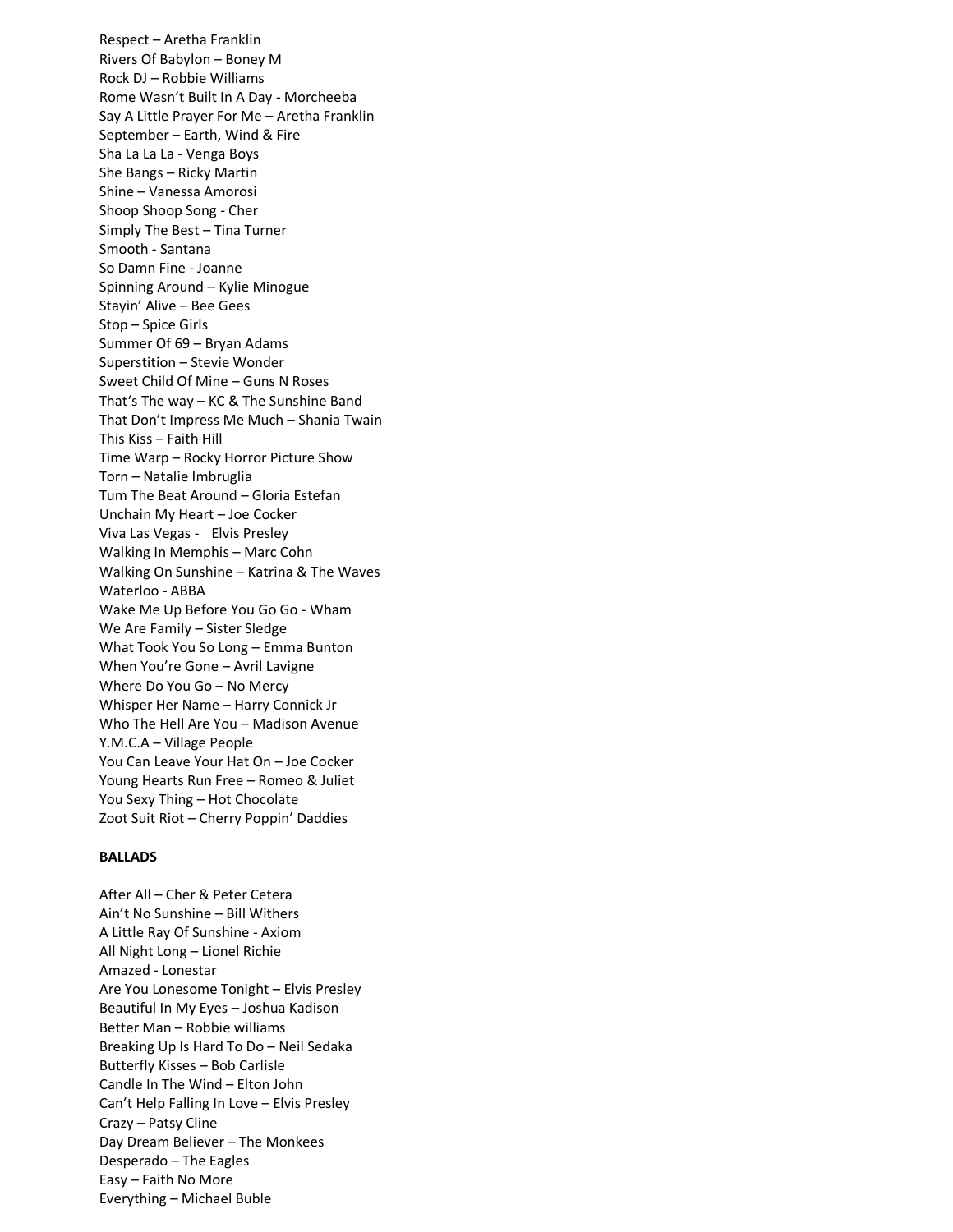Everything I Do, I Do It For You – Bryan Adams Falling In Love – Dennis Kruissen From This Moment On – Shania Twain Georgia – Michael Buble Greatest Love Of All – Whitney Houston Hallelujah – Leonard Cohen Hanging By A Moment - Lifehouse Have I Told You Lately – Van Morrison Hero – Enrique Inglesias Hey Jude – The Beatles Hold Me Thrill Me Kiss Me – Gloria Estefan Honesty – Billy Joel How Am I Supposed To Live Without You – Michael Bolton How Do I Live – Trisha Yearwood I Can't Live Without You – Mariah Carey I Can See Clearly Now – Hothouse Flowers I Don't Want To Miss A Thing - Aerosmith I Finally Found Someone – Barbara Streisand & Bryan Adams I Knew I Loved You – Savage Garden I Swear – All 4 One It's Too Late – Carole King l Will Always Love You – Whitney Houston Just The Way You Are – Bruno Mars Killing Me Softly – The Fugees Let It Be – the Beatles Love Me Tender – Elvis Presley My Heart Will Go On – Celine Dion My Way – Frank Sinatra Natural Woman – Aretha Franklin Only You – The Platters Please Forgive Me – Bryan Adams Power Of Love – Huey Lewis & The News Put Your Head On My Shoulder – Michael Buble Runaway – The Corrs Smooth Operator - Sade Spanish Eyes – Elvis Presley Stand By Me – Ben E King Still Got The Blues – Gary Moore Still The One – Shania Twain Tears In Heaven – Eric Clapton The Way You Make Me Feel – Michael Jackson The Wonder Of You - Elvis Presley Time Of Your Life – Green day Tonight I Celebrate My Love For You – Peabo Bryson & Roberta Flack Truly, Madly, Deeply – Savage Garden Tum Your Love Around – George Benson Two Strong Hearts – John Farnham Unchained Melody – Righteous Brothers Under The Boardwalk – Bette Midler Unforgettable – Nat King Cole War ls Over – John Lennon When I Fall In Love – Celine Dion When You Say Nothing At All – Ronan Keating Without You – Mariah Carey Woman In Love – Barbara Streisand You Raise Me Up – Josh Groban You've Got A Way – Shania Twain You've Lost That Loving Feeling – Righteous Brothers Your Song – Elton John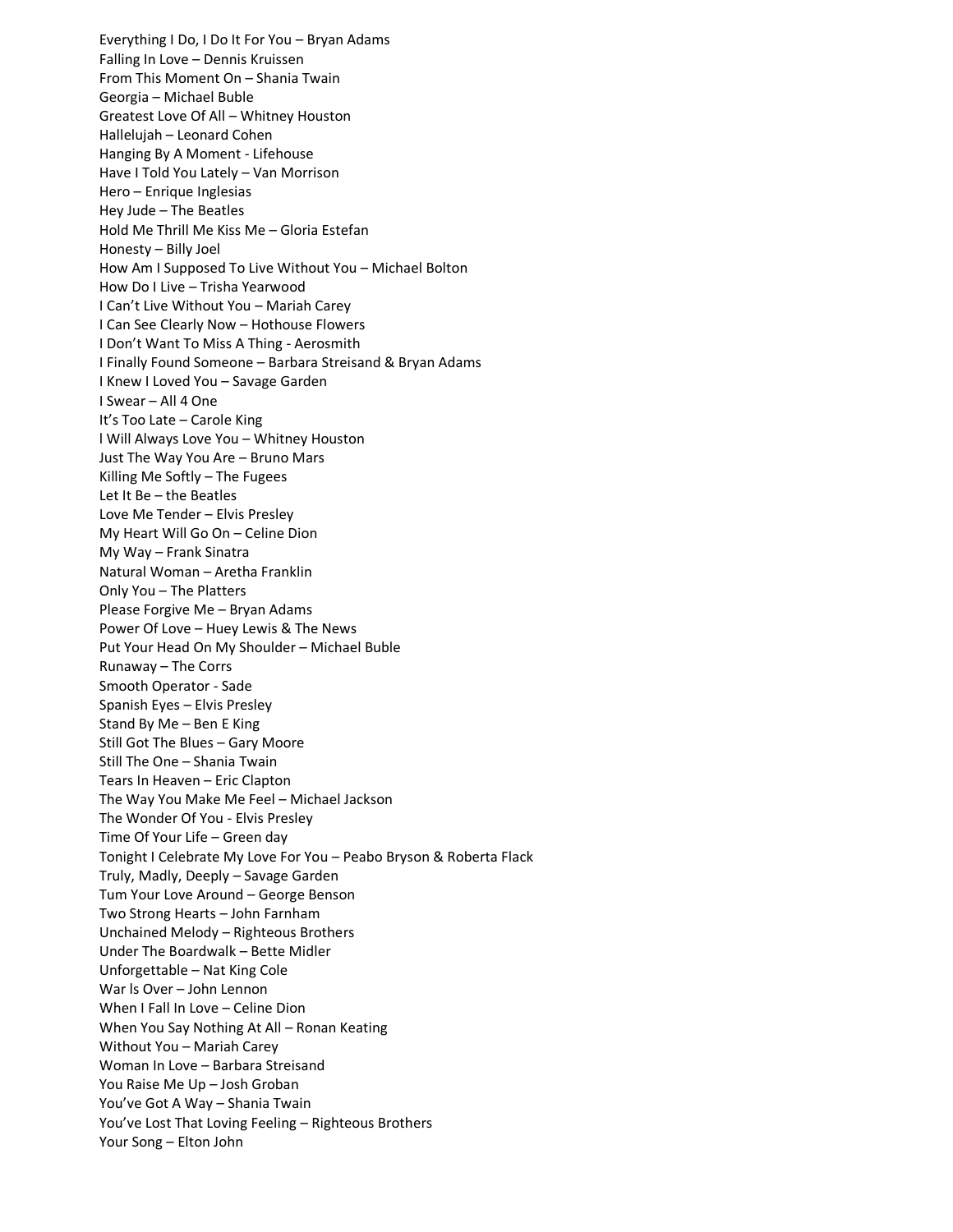# **JAZZ**

Beyond The Sea – Robbie Williams Black Orpheus - Various Blues Bossa – Dexter Gordon Body And Soul – Tony Bennett & Amy Winehouse Cantalope Island – Herbie Hancock Come Fly With Me – Michael Buble Come Rain Or Come Shine – Frank Sinatra Don't Get Around Much Anymore – Louis Armstrong Fly Me To The Moon – Frank Sinatra Girl From lpanema – Frank Sinatra I'm beginning to see the light – Ella Fitzgerald I've Got You Under My Skin – Michael Buble lt Had to Be You – Frank Sinatra Lady ls A Tramp – Tony Bennett & Lady Gaga Little Sunflower – Freddie Hubbard Masquerade – George Benson Misty – Ella Fitzgerald Moon Dance – Michael Buble Nature Boy – Nat King Cole Night And Day – Ella Fitzgerald On Green Dolphin Street – Miles Davis Paper Moon – Ella Fitzgerald Save The Last Dance – Michael Buble Save Your Love For Me – Nancy Wilson So What – Miles Davis St. Thomas – Sonny Rollins Stella By The Starlight – Ella Fitzgerld Stormy Weather – Etta James Summertime – Ella Fitzgerald Summer Wind – Michael Buble The A Train – Duke Ellington They Can't Take That Away From Me – Louis Armstrong & Ella Fitzgerald What Now My Love – Frank Sinatra Witchcraft - Various You Make Me Feel So Young – Michael Buble

# **ROCK N ROLL**

All Shook Up – Elvis Presley Bad Case Of Loving You – Robert Palmer Banana Boat Song – Harry Belafonte/Beetlejuice Blue Suede Shoes – Elvis Presley Build Me Up Buttercup – The Foundations Burning Love – Elvis Presley Bye Bye Love – Everly Brothers Come On Eileen – Dexys Midnight Runners Crazy Little Thing - Michael Buble Crocodile Rock - Elton John Crunchy Granola Suite – Neil Diamond Da Doo Ron Ron – The Crystals Delilha – Tom Jones Don't Be Cruel - Elvis Presley Eagle Rock – Daddy Cool Everybody – Blues Brothers Fun Fun Fun – The Beach Boys Good Love – Spencer Davis Group Go West – Village People Great Balls Of Fire – Jerry Lee Lewis Green Limousine – Badloves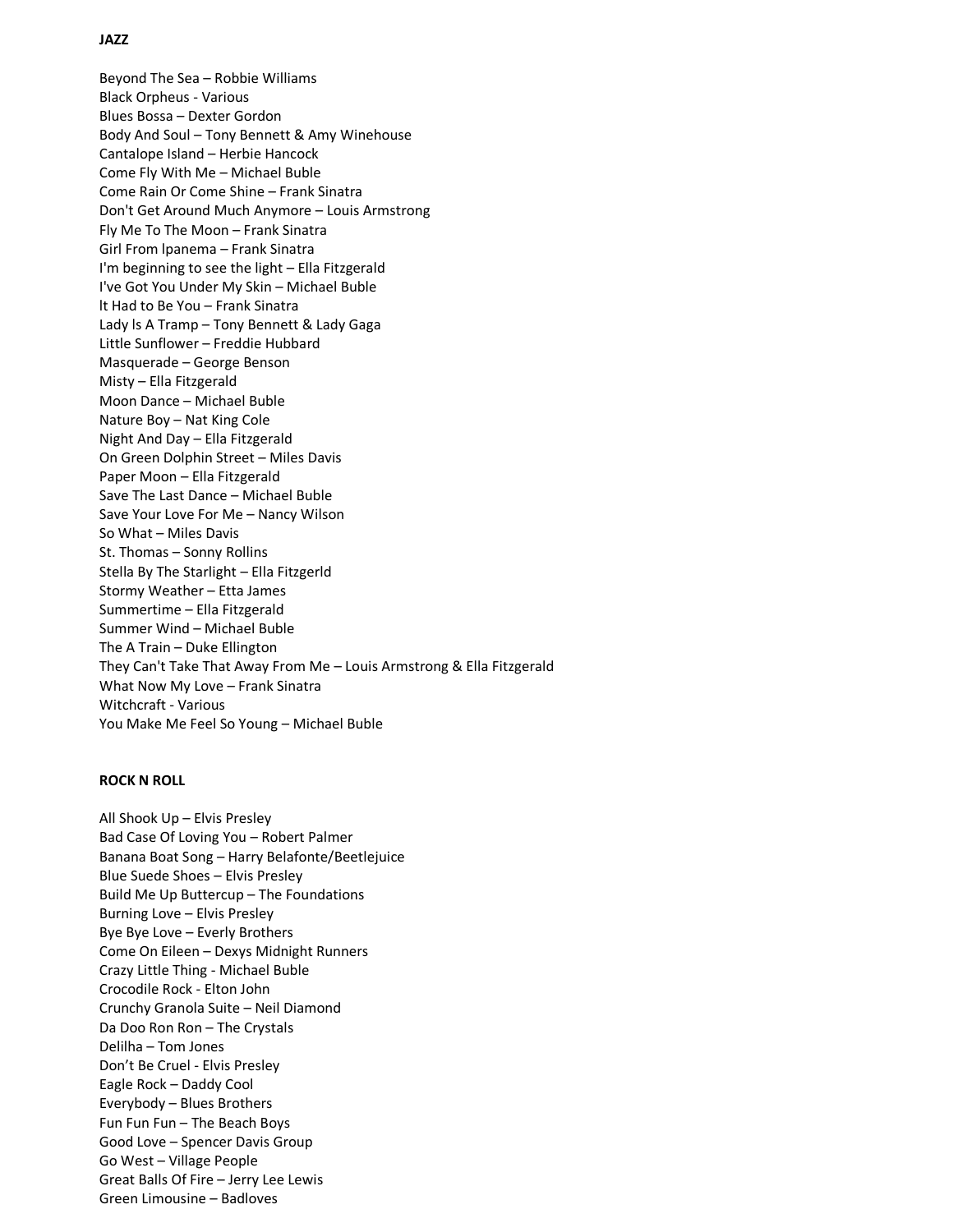Heartache Tonight - Eagles Hit The Road Jack – Ray Charles Honky Tonk Woman – Rolling Stones Hurts So Good – John Cougar Mellencamp I Can't Stand The Rain - Eruption I Feel Good – James Brown I Saw Her Standing There – The Beatles It Takes Two – Rod Steward & Tina Turner Jailhouse Rock - Elvis Presley Johnny Be Good - Elvis Presley Khe Sanh – Cold Chisel Land Of 1000 Dances – Wilson Pickett Leroy Brown – Jim Croce Let Me Be Your Teddy Bear – Elvis Presley Lets Stick Together – Bryan Ferry Limbo Rock – Chubby Checker Living Next Door To Alice - Smokie Long Train Running – Doobie Brothers Midnight Hour – Wilson Pickett Minnie The Moocher – Blues Brothers Mustang Sally – The Commitments No Particular Place To Go – Chuck Berry Not Unusual – Tom Jones Old Time Rock N Roll – Bob Seger On The Prowl – Ol 55 Peppermint Twist – Chubby Checker Pretty Woman - Roy Orbison Proud Mary – Ike & Tina Turner/Creedence Clearwater Revival River Deep, Mountain High – Tina Turner Rock Around The Clock – Billy Hayley & His Comets Rock a Roll - Medley Mix Rocking All Over The World – Status Quo Rock N Roll Music – The Beatles Route 66 – Chuck Berry Run Around Sue - Dion Save The Last Dance For Me - Michael Buble Shake A Tail Feather – Blues Brothers She's My Baby – Johnny O'Keefe She's So Fine – The Easybeats Shout – The Isley Brothers Splish Splash – Bobby Darwin Stuck On You – Lionel Richie Stuck In The Middle With You – Michael Buble Suspicious Minds – Elvis Presley Sweet Caroline – Neil Diamond Sweet Home Chicago – Blues Brothers Take Me To The River – The Commitments Tequila – The Champs That'll Be The Day – Buddy Holly Think – Aretha Franklin Treat Her Right – George Thorogood Twist & Shout – The Beatles Twisting The Night Away – Sam Cooke WaIking By Myself – Gary Moore Walking On Sunshine – Katrina & The Waves Wake Up Little Suzie – The Everly Brothers Why Do Fools Fall In Love – Frankie Lymon & The Teenagers Wipe Out – Beach Boys Working For The Man – Roy Orbison You May Be Right – Billy Joel Your Mama Don't Dance - Poison